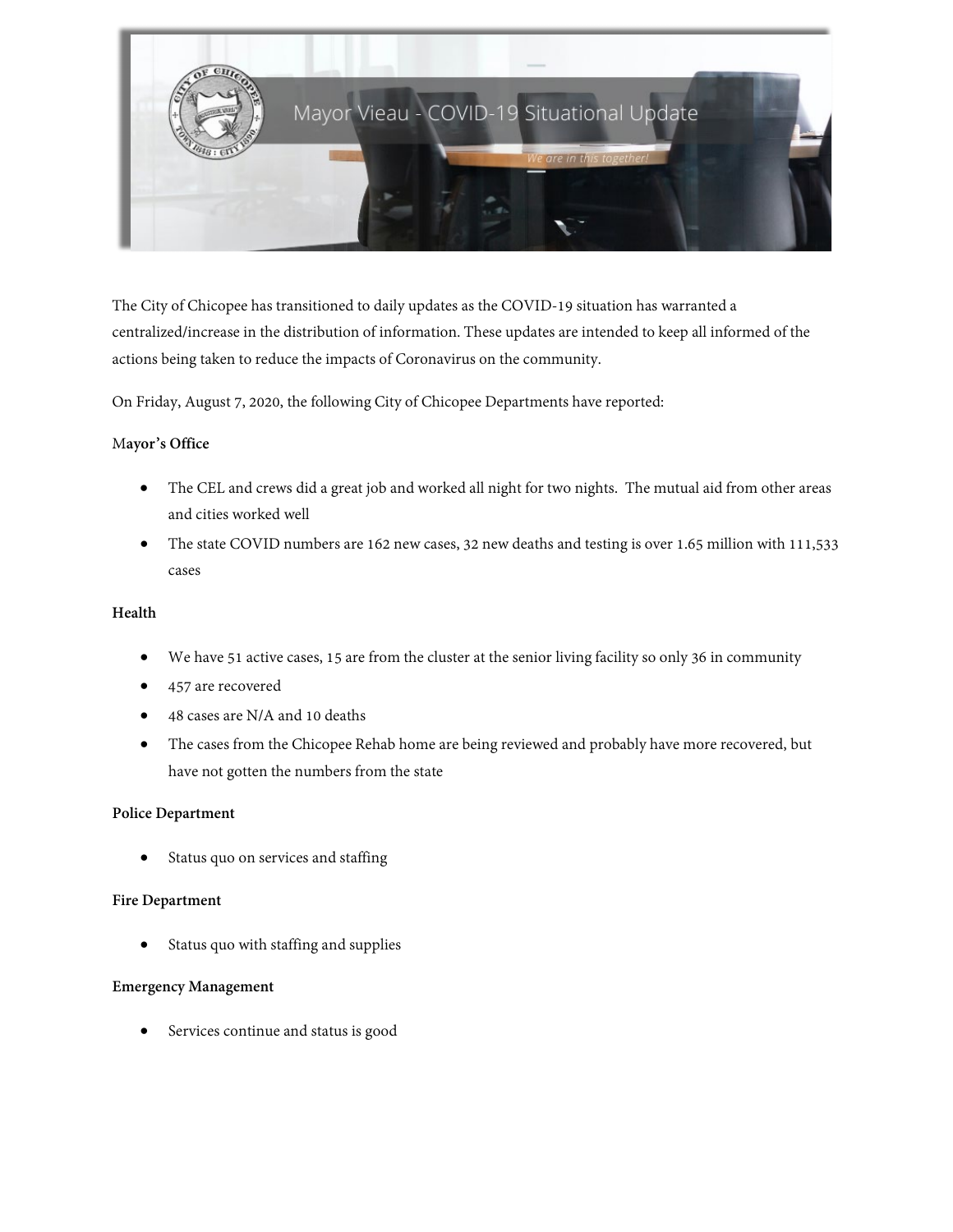- The level of COVID deaths in the county is low and we seem to be doing well with a minor spike in the infection rate. Individuals are being reminded to wear masks, wash hands, and social distance. The numbers may reflect the result of the 4<sup>th</sup> of July events. CT has reported no deaths for the third day
- Chicopee Electric Light did a great job with downed power lines and downed trees. Our DPW Forestry Department and crews helped get the city cleaned up after the tropical storm. Chicopee had 5,000 power outages and after 24 hours was down to 200 outages. After 48 hours there were only two outages and those both have private home issues
- Westcomm had over 1,000 calls to the dispatch center and all were handled. Our first responders answered calls and kept people safe from downed lines. Many helped detour traffic to cleared roads
- The mutual aid we received helped and we are thankful for the assistance
- Part of Connecticut and other parts of the state are still without power and working on downed trees
- We had configured our crews and purchased adequate equipment so two crews were able to respond on clearing trees from blocked streets

# **Safety**

- Status Quo on services and staffing
- The electrostatic sprayers we ordered are scheduled to arrive in August
- There is a reported shortage of nitro-gloves. We are working with the Fire Department to ensure we have firefighters and ambulance attendants supplied. This is our highest priority
- Have an adequate supply of masks, hand sanitizer and shields. Have some if schools needs them to provide to teachers and students

## **COA**

- Status Quo on services and staffing
- Will be ready for Wednesday's event and food distribution
- We have ordered a refrigerator to prepare for senior lunches as the school department will no longer provide these meals at schools due to access and sanitation issues with the potential use of schools

## **DPW**

Status quo on staffing and services

## **School Department**

- Vote on School reopening plan will be Wednesday, August 12th
- Large school districts are not physically reopening to students and receiving a lot of push back
- Our plans were reviewed with the School Committee on Wednesday, August 5th